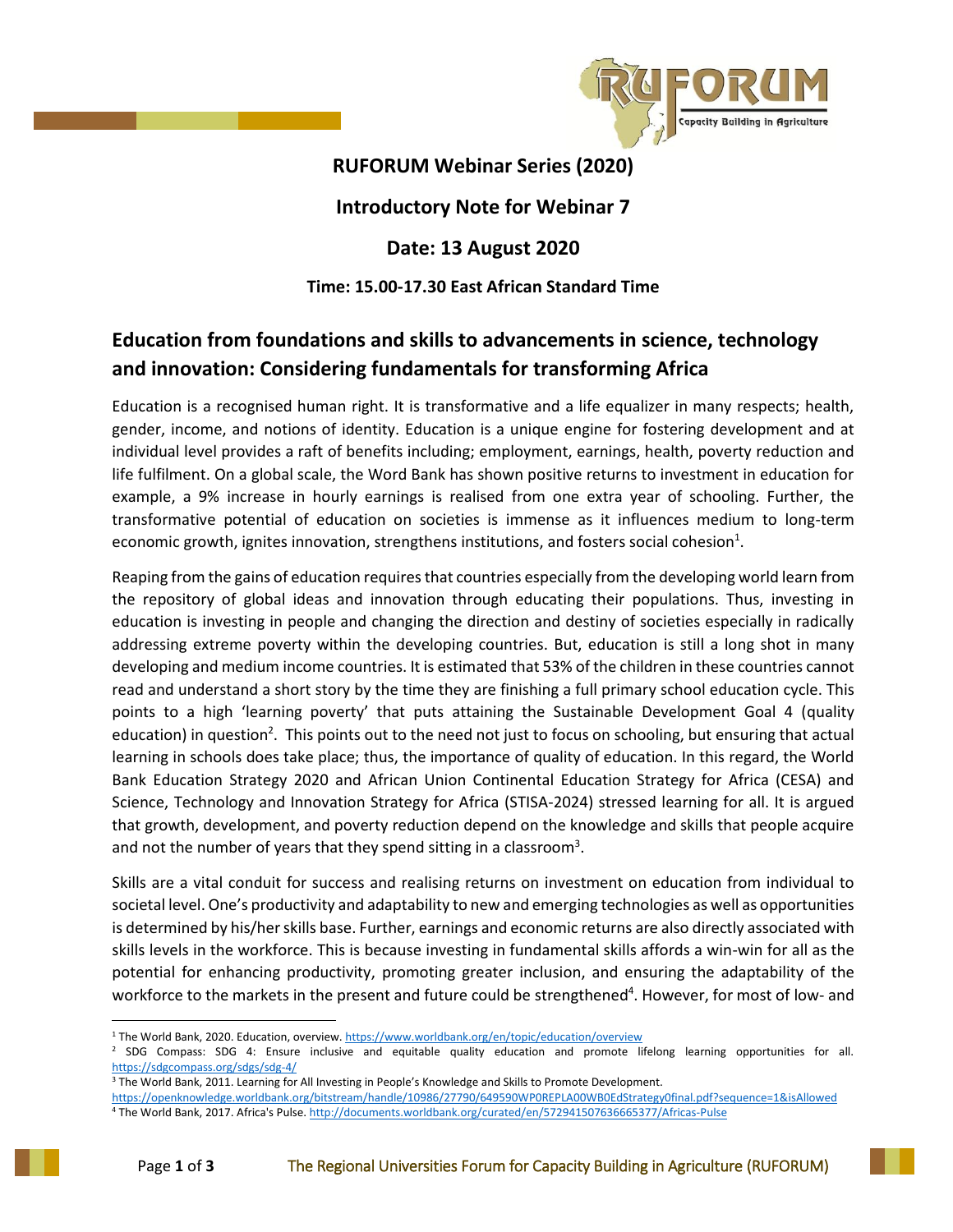

middle-income countries, there is a lack of basic skills required to attain quality jobs, this leaves a majority of the population unable to achieve their full productive potential which limits economic growth<sup>5</sup>. This is a particularly phenomenal challenge in Africa. Notwithstanding significant investments the continent has undertaken and the gains made, Africa continues to have the least skilled workforce in the world<sup>6</sup>.

Rapid advances in global knowledge economy are further increasing the complexity of the challenge as the workforce requirements demand for innovativeness, flexibility and adaptiveness. In fact, the [Fourth](https://www.weforum.org/agenda/2016/01/the-fourth-industrial-revolution-what-it-means-and-how-to-respond/)  [Industrial Revolution](https://www.weforum.org/agenda/2016/01/the-fourth-industrial-revolution-what-it-means-and-how-to-respond/) is creating unprecedented disruptions with the dramatic evolution of technological trends that are reshaping life for millions of people around the world. Adapting to the demands and rapid transitions created by the Fourth Industrial Revolution (4IR) requires adaptive workforce, multi-talented and skilled labor for the future. Whilst there is an apparent overall pessimism that the 4IR will potentially create dramatic losses in employment with the global economy needing to create some 600 million new jobs in the next by 2030, and most of these in Asia and sub-Saharan Africa<sup>7</sup>, the 4IR could also deliver a raft of benefits and expand opportunities. The 4IR could be an enabler to Africa's transformation to a global powerhouse through unlocking opportunities in agriculture, agro-industries and agribusiness, strengthening initiatives for fighting poverty and inequality, reinventing labor, skills, and production, increasing financial services and investment, and improving health care and human capital<sup>8</sup>. But, realising these benefits, require that Africa must fix its education sectors to bridge the labor-skills mismatch.

Innovation is at center of transforming opportunities into possible realities that are beneficial. Considering that there is rampant unemployment in the continent at present. Most of the jobs being generated are through necessity micro-enterprises employing on average one to two people, innovation offers a promise for expanding the job opportunities in Africa. Thus, innovation is a critical component to Africa's stability, growth and prosperity in the present as well as in the next decades<sup>9</sup>. But, old problems still constrain the continent's innovation capacity. For example, sub-Saharan Africa region has 91 researchers per million inhabitants compared to the global average of 1,083 researchers and there is equally a critical shortage of qualified human resource especially in science, technology, engineering and mathematics<sup>10</sup>. The African Capacity Building Foundation (ACBF) studies indicate that the continent's ST&I capacity needs are incredibly high (~70,000 to 4.3 M across different fields) and 84% of the countries in the continent have low to very low capacity development outcomes<sup>11</sup>. Further, institutional capacity in the Africa region to develop and sustain ST&I is limited given that fewer public institutions as well as private sector have adequately qualified human resources in science and engineering. It is easier to stay in the course of lamentations on the challenges afflicting education, be it basic education, secondary education and/or higher education as well

 $\overline{\phantom{a}}$ 

<sup>8</sup> Ndung'u, N.S. and Signé, L., 2020. Capturing the Fourth Industrial Revolution: A Regional and National Agenda[. https://www.brookings.edu/wp](https://www.brookings.edu/wp-content/uploads/2020/01/ForesightAfrica2020_Chapter5_20200110.pdf)[content/uploads/2020/01/ForesightAfrica2020\\_Chapter5\\_20200110.pdf](https://www.brookings.edu/wp-content/uploads/2020/01/ForesightAfrica2020_Chapter5_20200110.pdf)

<sup>&</sup>lt;sup>5</sup> The World Bank, 2017. Skills Development[. https://www.worldbank.org/en/topic/skillsdevelopment](https://www.worldbank.org/en/topic/skillsdevelopment)

<sup>&</sup>lt;sup>6</sup> Arias, Evans, & Indhira . (2019). The Skills Balancing Act in Sub-Saharan Africa : Investing in Skills for Productivity, Inclusivity, and Adaptability Africa Development Forum. Washington, D.C. , World Bank Group

 $^7$  Choi, J. 2017. The Future of Jobs and the Fourth Industrial Revolution: Business as Usual for Unusual Business.

<https://blogs.worldbank.org/psd/future-jobs-and-fourth-industrial-revolution-business-usual-unusual-business>

<sup>9</sup> Diop, M. 2017. Innovation in Africa[. https://www.worldbank.org/en/news/speech/2017/11/30/innovation-in-africa](https://www.worldbank.org/en/news/speech/2017/11/30/innovation-in-africa)

<sup>&</sup>lt;sup>10</sup> The World Bank, 2020. Partnership for skills in Applied Sciences, Engineering and Technology (PASET). <https://www.worldbank.org/en/programs/paset>

<sup>11</sup> ACBF, 2017. Building Capacity in Science, Technology, and Innovation for Africa's Transformation: The Role of Higher Learning and Research Institutions. Policy Brief 5.

<https://elibrary.acbfpact.org/acbf/collect/acbf/index/assoc/HASH9909/99450b34/b3748dd7/43.dir/policy%20brief%205%20eng.pdf>